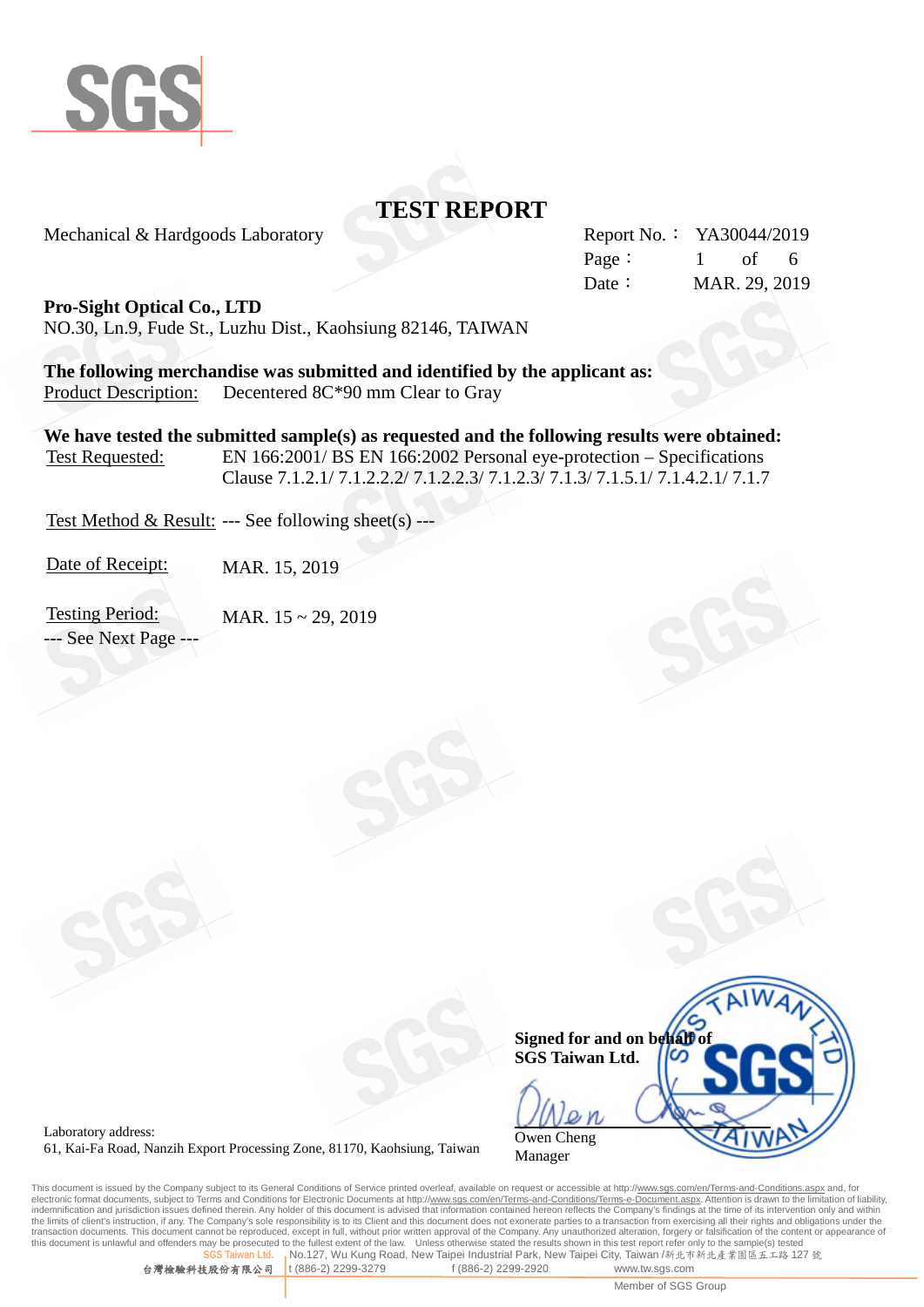

Mechanical & Hardgoods Laboratory

|        | Report No.: YA30044/2019 |       |  |
|--------|--------------------------|-------|--|
| Page : |                          | of of |  |

#### **Test Method & Result:**

EN 166:2001/ BS EN 166:2002 Personal eye-protection – Specifications

#### Clause Result

7.1.2 Optical requirements

7.1.2.1 Spherical, astigmatic and prismatic refractive powers

7.1.2.1.1 Unmounted oculars covering one eye **Optical Class1** 

#### **Finding**

| Sample | Requirement       | Optical<br>Class | <b>Spherical Power</b><br>$(D1+D2)/2$<br>$m^{-1}$ | <b>Astigmatic Power</b><br>$D1-D2$<br>$m^{-1}$ | Prismatic refractive<br>Power<br>cm/m |
|--------|-------------------|------------------|---------------------------------------------------|------------------------------------------------|---------------------------------------|
|        |                   |                  | $±$ 0.06                                          | Max. 0.06                                      | Max. 0.12                             |
|        | <b>Test Value</b> |                  | $-0.02$                                           | $0.02\,$                                       | 0.06                                  |

#### 7.1.2.2 Transmittance

7.1.2.2.2 Oculars with filtering action (filters) and housings for oculars with filtering action. **See 7.2.1.2**

#### 7.1.2.2.3 Variations in transmittance

7.1.2.2.3.1 Oculars without corrective effect Pass

#### **Finding**

| Sample                 |                     | Requirement          |
|------------------------|---------------------|----------------------|
| Luminous Transmittance | $17.8\% \sim 100\%$ | Permissible Relative |
| Ocular                 |                     | Variation            |
|                        | 2.19 %              | $+5\%$               |

### 7.1.2.3 Diffusion of light Pass

### **Finding**

| Samp | Requirement                                                    | Test Value $[(cd/m^2)/lx]$ |
|------|----------------------------------------------------------------|----------------------------|
|      | Reduced Luminance Factor $\leq 0.50$ [(cd/m <sup>2</sup> )/lx] | 0.15                       |
|      | $\mathsf{C}$ at $\mathsf{D}$                                   |                            |

--- See Next Page ---

This document is issued by the Company subject to its General Conditions of Service printed overleaf, available on request or accessible at http://<u>www.sgs.com/en/Terms-and-Conditions.aspx</u> and, for<br>electronic format docum indemnification and jurisdiction issues defined therein. Any holder of this document is advised that information contained hereon reflects the Company's findings at the time of its intervention only and within<br>the limits o transaction documents. This document cannot be reproduced, except in full, without prior written approval of the Company. Any unauthorized alteration, forgery or falsification of the content or appearance of this document Unless otherwise stated the results shown in this test report refer only to the sample(s) tested **No.127, Wu Kung Road, New Taipei Industrial Park, New Taipei City, Taiwan /新北市新北產業園區五工路 127 號**<br>t (886-2) 2299-3279 f (886-2) 2299-2920 www.tw.sgs.com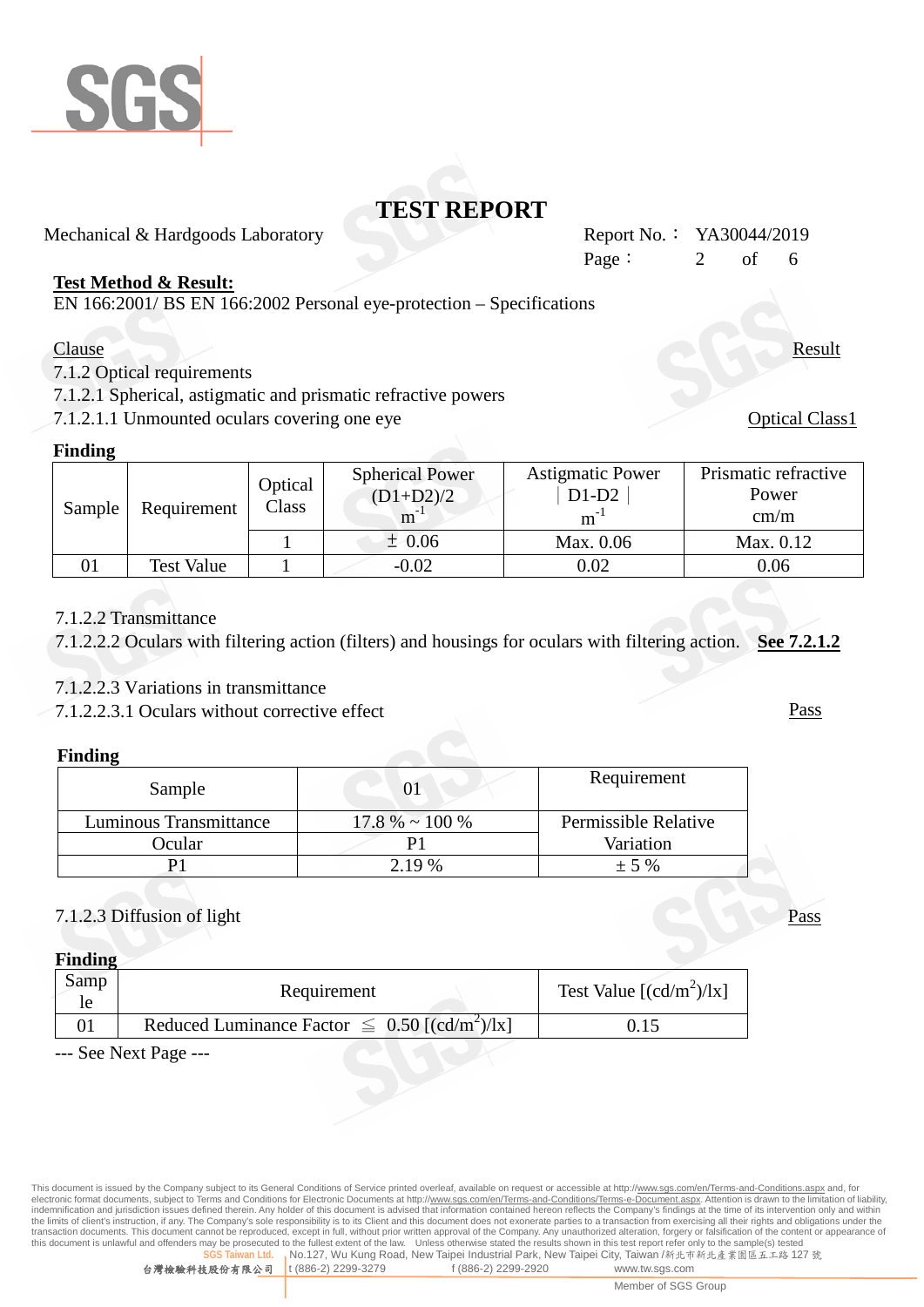

Mechanical & Hardgoods Laboratory Report No.: YA30044/2019

#### **Test Result**

<u>Clause</u> Result 7.1.3 Quality of material and surface Pass

#### **Finding**

Samples 01 were assessed. The samples were free from bubbles, scratches, inclusions, dull spots, pitting, mould marks, notches, reinforced points, specks, beads, water specks, pocking, gas inclusions, splintering, cracks, polishing defects or undulations.

7.1.4.2 Increased robustness 7.1.4.2.1 Unmounted oculars Pass

#### **Finding**

Sample 01 was assessed. None of the defects listed in the Standard was appeared.

7.1.5 Resistance to ageing 7.1.5.1 Stability at an elevated temperature Pass

#### **Finding**

Samples 01 were assessed. The samples tested showed no apparent deformation.

#### 7.1.7 Resistance to ignition Pass

#### **Finding**

Samples 01 were assessed. For each of the samples tested, no part of the eye-protectors ignites or continues to glow after removal of the steel rod. --- See Next Page ---

This document is issued by the Company subject to its General Conditions of Service printed overleaf, available on request or accessible at http://<u>www.sgs.com/en/Terms-and-Conditions.aspx</u> and, for<br>electronic format docum indemnification and jurisdiction issues defined therein. Any holder of this document is advised that information contained hereon reflects the Company's findings at the time of its intervention only and within the limits of client's instruction, if any. The Company's sole responsibility is to its Client and this document does not exonerate parties to a transaction from exercising all their rights and obligations under the transaction documents. This document cannot be reproduced, except in full, without prior written approval of the Company. Any unauthorized alteration, forgery or falsification of the content or appearance of this document Unless otherwise stated the results shown in this test report refer only to the sample(s) tested **No.127, Wu Kung Road, New Taipei Industrial Park, New Taipei City, Taiwan /新北市新北產業園區五工路 127 號**<br>t (886-2) 2299-3279 f (886-2) 2299-2920 www.tw.sgs.com

Page: 3 of 6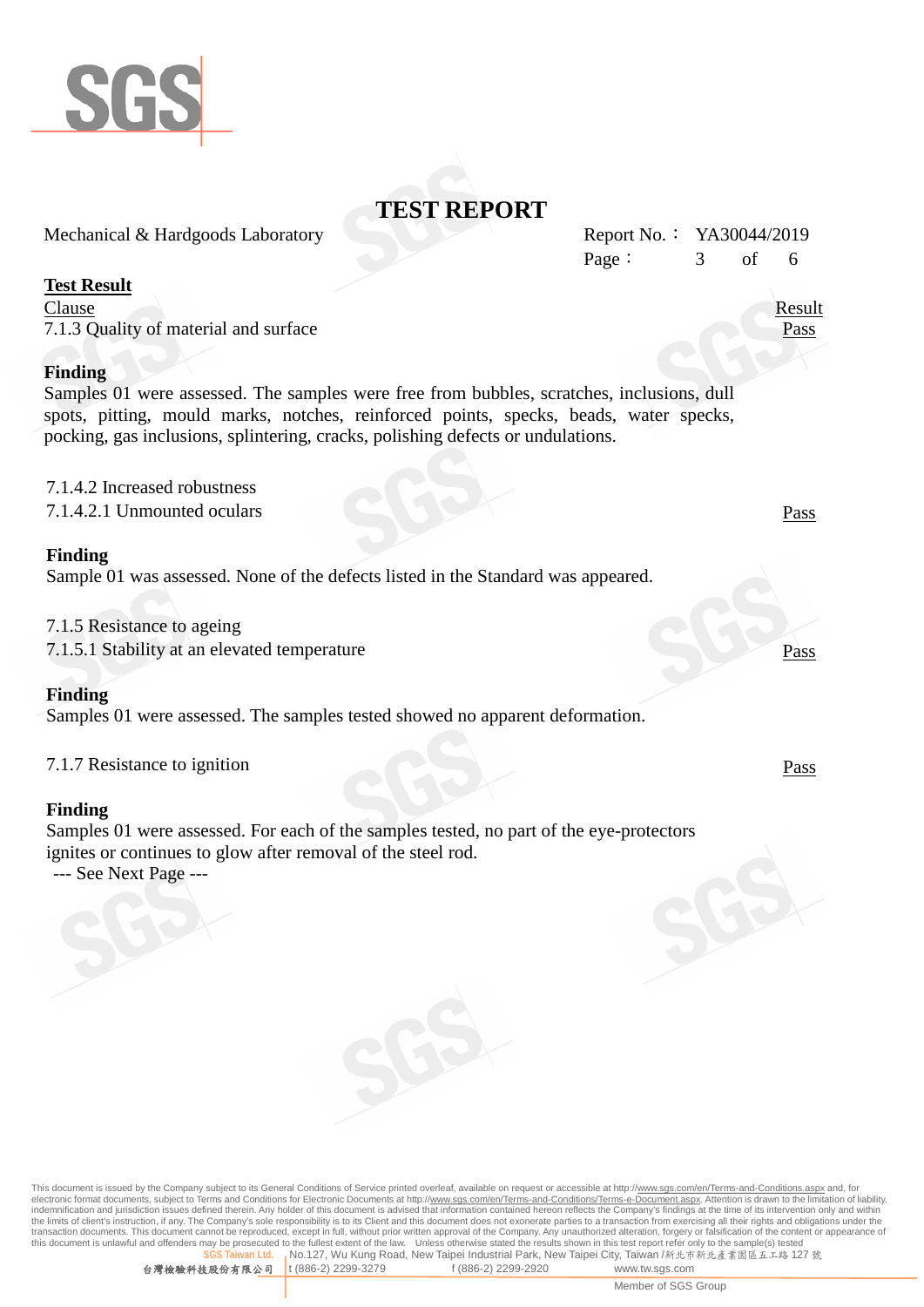

Mechanical & Hardgoods Laboratory Report No.: YA30044/2019

#### **Test Result**

<u>Clause</u> Result

7.2 Particular requirements

7.2.1 Protection against optical radiation

7.2.1.4 Sunglare filter for industrial use – see EN 172

EN172:1994+A1:2000+A2:2001 – Personal eye protection – Sunglare filters for industrial use

4.1 Permissible transmittance and scale numbers

4.1.1 Filters with code number 5

#### **Finding**

| Scale number | Range of luminous transmittance $\tau$ v |                 |  |
|--------------|------------------------------------------|-----------------|--|
| $5-1,1$      | From $(\% )$                             | To over $(\% )$ |  |
| Requirement  | 100 %                                    | 80 %            |  |
| Sample       | <b>Test Value</b>                        |                 |  |
|              | 84.69 %                                  |                 |  |

| <b>Additional requirements</b>                                                    | Sample | Requirement | <b>Test Value</b>            |
|-----------------------------------------------------------------------------------|--------|-------------|------------------------------|
| a)Maximum value of<br>spectral transmittance $\tau$ v<br>From 280nm to 315nm      | 01     | $<$ 0.1 Tv  | 0.01%<br>$(0.00 \text{ Tv})$ |
| b) Maximum value of<br>spectral transmittance $\tau$ v<br>Over 315nm to 350nm     | 01     | $\rm < Tv$  | 0.01%<br>$(0.00 \text{ Tv})$ |
| c)Maximum mean value of<br>spectral transmittance $\tau$ v<br>From 315nm to 380nm | 01     | $<$ Tv      | 0.01%<br>$(0.00 \text{ Tv})$ |

--- See Next Page ---

This document is issued by the Company subject to its General Conditions of Service printed overleaf, available on request or accessible at http://<u>www.sgs.com/en/Terms-and-Conditions.aspx</u> and, for<br>electronic format docum indemnification and jurisdiction issues defined therein. Any holder of this document is advised that information contained hereon reflects the Company's findings at the time of its intervention only and within<br>the limits o transaction documents. This document cannot be reproduced, except in full, without prior written approval of the Company. Any unauthorized alteration, forgery or falsification of the content or appearance of<br>this document **No.127, Wu Kung Road, New Taipei Industrial Park, New Taipei City, Taiwan** /新北市新北產業園區五工路 **127 號**<br>t (886-2) 2299-3279 f (886-2) 2299-2920 www.tw.sgs.com

Scale number 5-1,1

Page:  $4$  of 6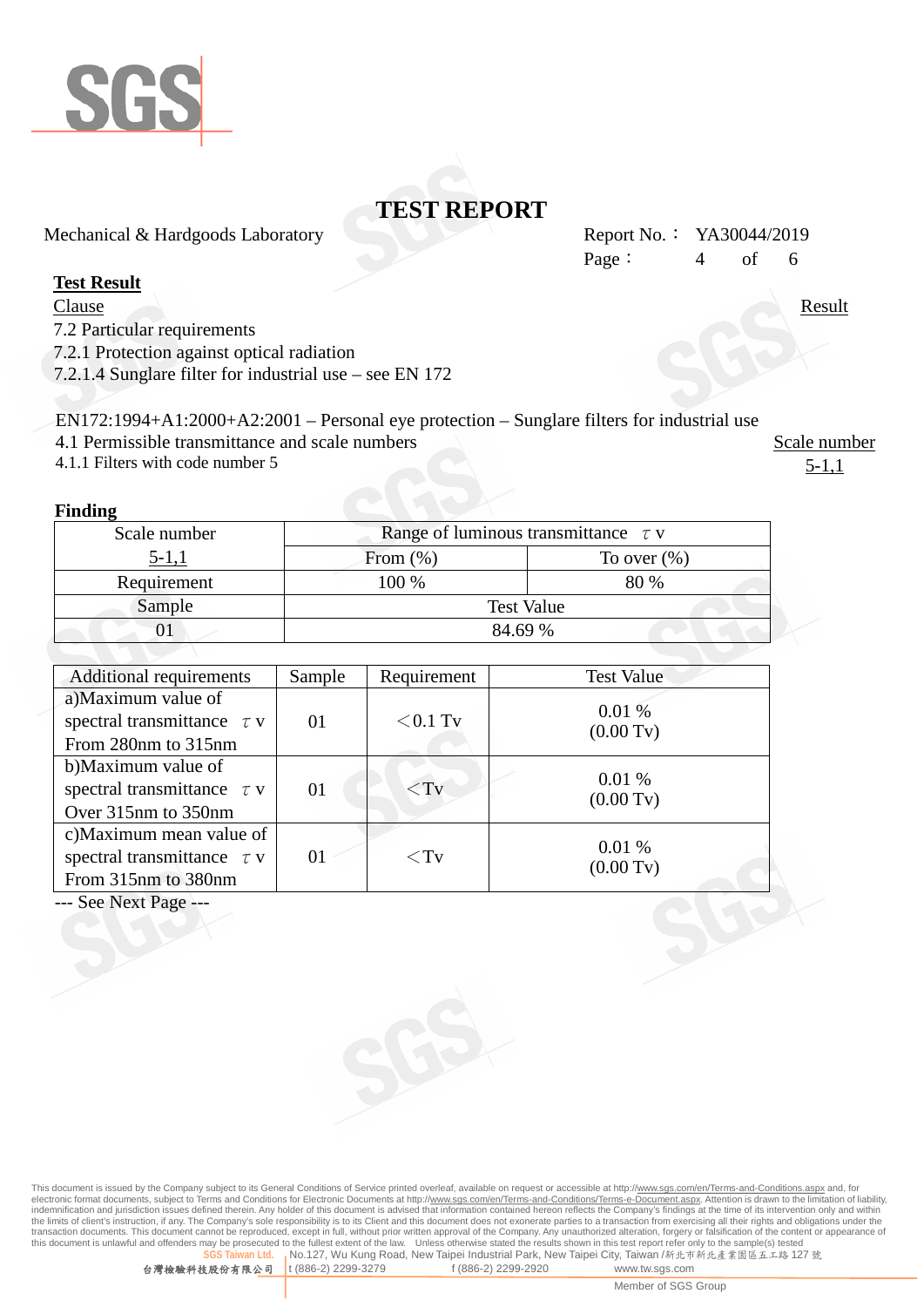

Mechanical & Hardgoods Laboratory Report No.: YA30044/2019

#### **Test Result**

- 4.2 General transmittance requirement
- 4.2.1 Spectral transmittance Pass

#### **Finding**

| Sample | Range             | Requirement (Minimum<br>spectral transmittance) | <b>Test Value</b>        |
|--------|-------------------|-------------------------------------------------|--------------------------|
|        | $500 \sim 650$ nm | $\geq$ 0.2 Tv                                   | $0.98$ Tv<br>$(83.05\%)$ |

#### 4.2.3 Recognition of signal lights Pass

| <b>Finding</b> |                                                             |             |                   |
|----------------|-------------------------------------------------------------|-------------|-------------------|
| Sample         | The relative visual attenuation<br>coefficient (Quotient) Q | Requirement | <b>Test Value</b> |
| 01             | Red                                                         | $\geq 0.80$ | 1.01              |
|                | Yellow                                                      | $\geq 0.80$ | 1.00              |
|                | Green                                                       | $\geq 0.80$ | 1.00              |
|                | Blue                                                        | $\geq 0.80$ |                   |

#### 4.3.1 Photochromic filters Pass

#### **Finding**

| Sample | Requirement                                       | <b>Test Value</b> |  |
|--------|---------------------------------------------------|-------------------|--|
| UΙ     | $\text{Tv0}$ (84.69 %) / Tv1 (28.23%) $\geq 1.25$ |                   |  |

**Remark:** Only applicable clauses were shown.

--- End of EN 172---

--- See Next Page ---

This document is issued by the Company subject to its General Conditions of Service printed overleaf, available on request or accessible at http://<u>www.sgs.com/en/Terms-and-Conditions.aspx</u> and, for<br>electronic format docum indemnification and jurisdiction issues defined therein. Any holder of this document is advised that information contained hereon reflects the Company's findings at the time of its intervention only and within<br>the limits o transaction documents. This document cannot be reproduced, except in full, without prior written approval of the Company. Any unauthorized alteration, forgery or falsification of the content or appearance of<br>this document **I Ltd.** No.127, Wu Kung Road, New Taipei Industrial Park, New Taipei City, Taiwan /新北市新北產業園區五工路 127 號<br>公司 t (886-2) 2299-3279 f (886-2) 2299-2920 www.tw.sgs.com

<u>Clause</u> Result

Page: 5 of 6